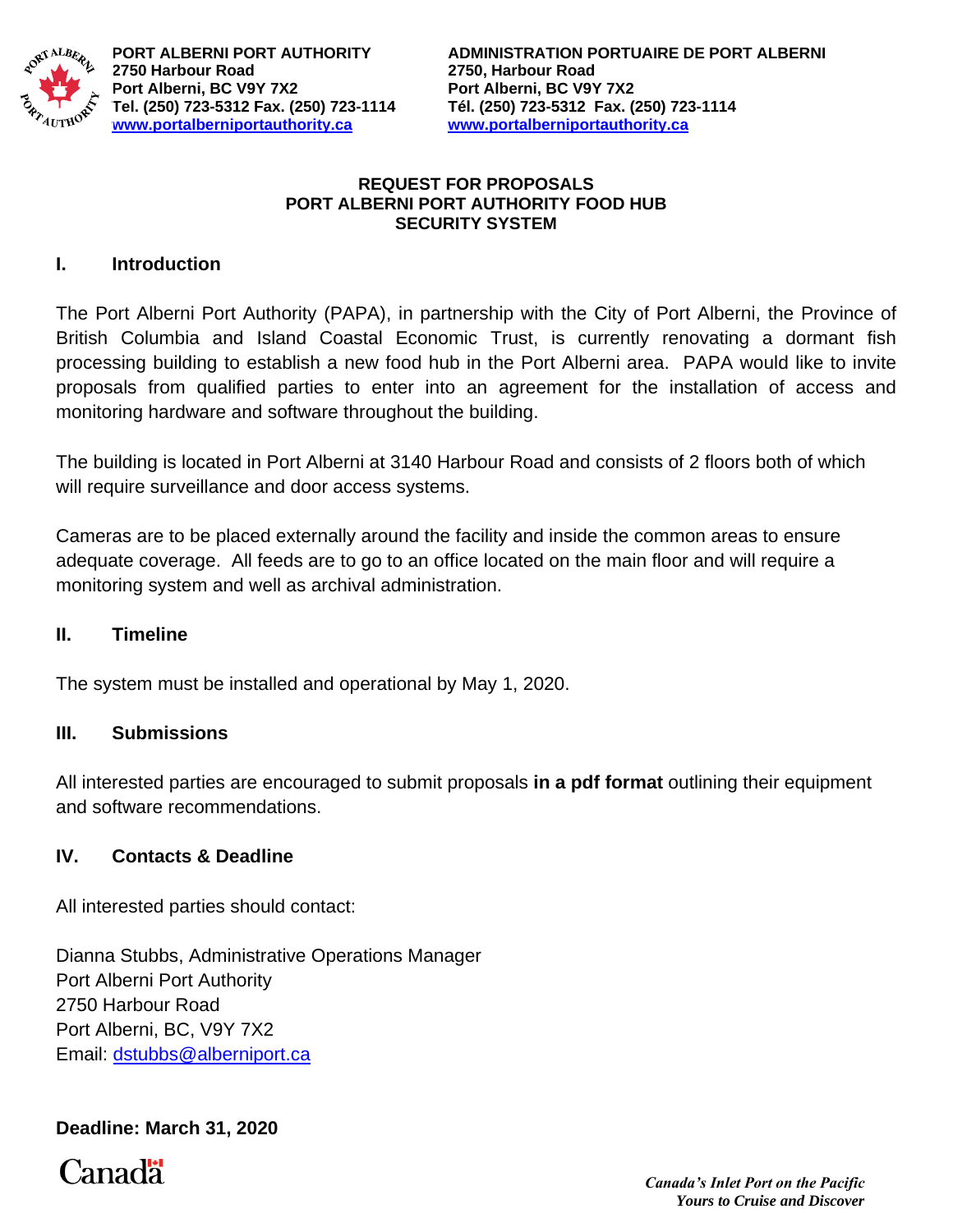

| 45'-11 1/2"                                                        | $45 - 10$ $1/2$                                      | $20 - 111/2$                                        |                                           |                                 |                   |
|--------------------------------------------------------------------|------------------------------------------------------|-----------------------------------------------------|-------------------------------------------|---------------------------------|-------------------|
| _______________________LINE_OF_ROOF_OVER__________________         | $ 6 -   3/4$ "                                       |                                                     |                                           |                                 |                   |
|                                                                    |                                                      |                                                     |                                           |                                 |                   |
| $\boxtimes$                                                        | ,,,,,,,,,,,,,,,,,,,,,,,,,,,,,,,                      |                                                     |                                           |                                 |                   |
| -6X6 WOOD COLUMN TYP.                                              | <u>Tan da sheka</u>                                  |                                                     |                                           |                                 |                   |
| OUTDOOR COVERED AREA                                               | ELECTRICAL ROOM #1<br>266 SQ/FT                      |                                                     |                                           |                                 |                   |
|                                                                    | STORAGE<br>רדז⁄דרדת־רדת                              |                                                     |                                           |                                 |                   |
|                                                                    | $26'$ - $  $ "                                       |                                                     |                                           |                                 |                   |
|                                                                    |                                                      |                                                     |                                           |                                 |                   |
|                                                                    |                                                      |                                                     |                                           |                                 |                   |
| OFFSET DENOTES<br>$F$ OAM LINER $\sim$ EST. @ $\beta$ "            | OFFSET DENOTES<br>FOAM LINER                         |                                                     |                                           |                                 |                   |
|                                                                    | $43 - 85/8$                                          | -DENOTES $\beta$ " BLOCK WAL $\mathord{\downarrow}$ |                                           |                                 |                   |
| 43'-11 1/2"                                                        |                                                      |                                                     |                                           |                                 |                   |
|                                                                    | -INS. SLIDING DOOR TYP.                              |                                                     |                                           |                                 |                   |
|                                                                    |                                                      |                                                     |                                           |                                 |                   |
|                                                                    | SURIMI ROOM<br>1827 SQ/FT                            |                                                     |                                           |                                 |                   |
| COLD STORAGE                                                       |                                                      |                                                     |                                           |                                 |                   |
| <b>1120 SQ/FT</b>                                                  |                                                      |                                                     |                                           |                                 |                   |
|                                                                    |                                                      |                                                     |                                           |                                 |                   |
|                                                                    |                                                      |                                                     |                                           |                                 |                   |
|                                                                    |                                                      |                                                     |                                           |                                 |                   |
|                                                                    | - REMOVE DOOR                                        |                                                     |                                           |                                 |                   |
|                                                                    |                                                      | 777777777<br>$\frac{1}{2}$                          |                                           |                                 |                   |
| COMMON <sup>O</sup><br>AREA L <sup>4" ¢ STL</sup><br>$\frac{1}{2}$ | OYSTER                                               | ROLL UP DOOR                                        |                                           |                                 |                   |
| <del>∥≏-----------</del> ๅ<br><b>-----------</b>                   |                                                      |                                                     |                                           |                                 |                   |
|                                                                    | 2451 SQ/FT                                           | COMPRESSOR ROOM<br>367 SQ/FT                        |                                           |                                 |                   |
| $\circledcirc$<br>$\odot$                                          |                                                      |                                                     |                                           |                                 |                   |
| $210$ <sup><math>-</math></sup>                                    |                                                      |                                                     |                                           |                                 |                   |
| <b><i>GAURDRAI</i></b><br>--;----------                            | - REMOVE DOOR<br>INS. SLIDING                        | ROOM INACCESSIBLE                                   |                                           |                                 |                   |
| 4 <del>. - - - - <u>- - - -</u> - I- -</del> -                     | DOOR TYP.                                            | AT TIME OF SITE VISIT                               |                                           |                                 |                   |
| $\circled{\scriptstyle\circ}$                                      | $\frac{\qquad \qquad -\qquad \qquad}{\qquad \qquad}$ |                                                     |                                           |                                 |                   |
|                                                                    |                                                      |                                                     |                                           |                                 |                   |
|                                                                    | <u> 1472 - - 2727272727272727272</u>                 |                                                     |                                           |                                 |                   |
| $9 - 8$ "                                                          |                                                      | $21 - 8$ "                                          |                                           |                                 |                   |
| ASCADIA¦<br>∙31 SQ/FT <u>5</u>                                     |                                                      |                                                     |                                           |                                 |                   |
| TRENCH DR                                                          | TRENCH DRAIN                                         |                                                     |                                           |                                 |                   |
|                                                                    |                                                      | FREEZER #1<br>318 sa/FT                             |                                           |                                 |                   |
| DENOTES LUNCH<br>ROOM ABOVE                                        |                                                      |                                                     |                                           |                                 |                   |
|                                                                    | MAIN WAREHOUSE                                       |                                                     |                                           |                                 |                   |
| - REMOVE POST <sub>I</sub>                                         | 9368 SQ/FT<br>(INCL. FREEZER'S #1 & #2)              |                                                     |                                           |                                 |                   |
| - REMOVE POST<br>---------                                         |                                                      |                                                     |                                           |                                 |                   |
| REMOVE POST                                                        |                                                      |                                                     |                                           |                                 |                   |
|                                                                    |                                                      | $722 - 8$ "                                         |                                           |                                 |                   |
| $\circled{5}$<br>- NEW POST                                        | $q' -   \frac{1}{4}$ "<br>$28 - 8$                   |                                                     |                                           |                                 |                   |
| NEW POST                                                           | FREEZER #2                                           | EQUIPMENT ROOM<br>232 SQ/FT                         |                                           |                                 |                   |
| NEW POST                                                           | 420 SQ/FT                                            |                                                     |                                           |                                 |                   |
| _________<br><u>55'-8"</u><br>- REMOVE POST                        | $26 - 2\frac{1}{4}$ "                                |                                                     |                                           |                                 |                   |
|                                                                    |                                                      |                                                     |                                           |                                 |                   |
| REMOVE POST                                                        |                                                      |                                                     |                                           |                                 |                   |
| REMOVE POST                                                        | $\sqrt{6}$<br>$\Box$ ②                               |                                                     |                                           |                                 |                   |
| $-20 - 8$<br>- 36'-b'                                              |                                                      |                                                     |                                           |                                 |                   |
| $\overline{\mathcal{A}}$<br>$16 - 6 + 1$                           | $30 - 0$ "                                           |                                                     |                                           |                                 |                   |
|                                                                    |                                                      |                                                     | LEGEND                                    |                                 |                   |
| $\circled{3}$                                                      | SHOP<br>374 SQ/FT                                    |                                                     |                                           |                                 |                   |
|                                                                    |                                                      |                                                     |                                           |                                 |                   |
|                                                                    | EXISTING<br>4" PARTITION<br>$-PARTITIO$              |                                                     |                                           |                                 |                   |
| <u> ---------</u> 1                                                | NALL<br>WALL                                         |                                                     | APPLY OCTAFORM CEILING PANEL              |                                 |                   |
| ----------                                                         | <b>I DRAIN</b>                                       |                                                     |                                           |                                 |                   |
| $\sim$ NEW POST<br>- NEW POST<br>NEW POST                          |                                                      |                                                     | APPLY 2" CEILING MESA PANEL               |                                 |                   |
|                                                                    |                                                      |                                                     |                                           |                                 |                   |
|                                                                    |                                                      |                                                     | APPLY OCTAFORM WALL PANEL                 |                                 |                   |
| $\frac{1}{2}$<br>.H DRAIN                                          |                                                      |                                                     |                                           |                                 |                   |
| RM.                                                                | TERRESTRIAL"                                         |                                                     | NEW 4" MESA WALL 326'-0"                  |                                 |                   |
| $18 - 0$ "                                                         | 1245 SQ/FT                                           |                                                     |                                           |                                 |                   |
| NOVA <sub>1</sub><br>___________                                   |                                                      |                                                     | DOOR SCHEDULE                             | ROOM SCHEDULE                   |                   |
| <b>HARVEST</b><br><b>E AND LOCATION</b>                            |                                                      |                                                     |                                           |                                 |                   |
| BE DETERMINED                                                      |                                                      | <b>MARK</b>                                         | <b>DOOR</b>                               | ROOM NAME                       | SQUARE FOOTAGE    |
| 1166 SQ/FT                                                         | (17)                                                 | $( \ \   \ \ )$                                     | 32"x80" MAN DOOR EXIT SIGN REQ'D          | ELECTRICAL ROOM #1              | 266 SQ/FT         |
| $\sqrt{27}$<br>2 MAIN                                              | WALL CONSTRUCTION                                    | (2)                                                 | 36"x80" MAN DOOR EXIT SIGN REQ'D          | ELECTRICAL ROOM #2              | 934 SQ/FT         |
| ,,,,,,,,,,,,,,,,,,,,,,,,,,,                                        | $\frac{1}{2}$ $^{\nu}$ GWB                           | (3)                                                 | 96"x96" O/H DOOR                          | COMPRESSOR ROOM                 | 367 SQ/FT         |
|                                                                    | <b>BEAM ABOVE</b><br>$2x4$ STUD @ $16"$ O/C          | (4)                                                 | 96"x96" O/H DOOR                          | FREEZER #I                      | 318 SQ/FT         |
| FLOOR<br>DRAIN <sup>T</sup>                                        | }" GWB                                               | (5)                                                 | 96"x96" O/H DOOR                          | FREEZER #2                      | 420 SQ/FT         |
| <b>REMOVE INALL</b>                                                | (B)                                                  |                                                     |                                           |                                 |                   |
| $\text{RELOCATE} \sim (20)$                                        | REMOVE PORTION<br>OF WALL FOR                        | (6)                                                 | 96"x96" O/H DOOR                          | COLD STORAGE                    | <b>II20 SQ/FT</b> |
| DOOR & FRAME                                                       | INSTALLATION OF                                      | (7)                                                 | 96"x96" O/H DOOR                          | SURIMI ROOM                     | 1827 SQ/FT        |
| $ 9 - 4  / 2"$                                                     | RELOCATED DOOR<br>ELECTRICAL <sup>5</sup>            | (8)                                                 | NEW O/H DOOR TO MATCH EXISTING            | SHOP                            | 374 SQ/FT         |
|                                                                    | # FRAME<br>ROOM #2                                   | (9)                                                 | NEW SLIDER TO MATCH EXISTING C/W MAN DOOR | OFFICE                          | 227 SQ/FT         |
| FOREST                                                             | 77777777777777                                       | (O)                                                 | NEW O/H DOOR TO MATCH EXISTING            | UNKOWN                          | <b>108 SQ/FT</b>  |
|                                                                    |                                                      | $(\mathbb{H})$                                      | NEW SLIDER TO MATCH EXISTING C/W MAN DOOR | EQUIPMENT ROOM                  | 213 SQ/FT         |
| 4 DINNER                                                           | - NEIN 6" MASONRY                                    |                                                     |                                           | MAIN WAREHOUSE (INCL. FRZ. 1&2) | 9368 SQ/FT        |
| 1192 SQ/FT:                                                        | <b>BLOCK WALL</b>                                    | $\frac{1}{1}$<br>$\frac{1}{1}$                      | NEW SLIDER TO MATCH EXISTING C/W MAN DOOR |                                 |                   |
|                                                                    |                                                      |                                                     | 32"x80" MAN DOOR EXIT SIGN REQ'D          | OPEN AREA                       | 670 SQ/FT         |
|                                                                    |                                                      | (14)                                                | 32"x80" MAN DOOR EXIT SIGN REQ'D          | MAIN WAREHOUSE CEILING          | 8558 SQ/FT        |
| CHAIN LINK FENCE                                                   |                                                      | (5)                                                 | 32"x80" MAN DOOR EXIT SIGN REQ'D          |                                 |                   |
| ENCLOSURE                                                          |                                                      | (I6)                                                | 36"x80" MAN DOOR EXIT SIGN REQ'D          |                                 |                   |
|                                                                    |                                                      | (17)                                                | 2-36"x80" MAN DOOR EXIT SIGN REQ'D        |                                 |                   |
| $-$ TRANSFORMER $\downarrow \searrow$                              |                                                      |                                                     |                                           |                                 |                   |
|                                                                    |                                                      | (8)                                                 | 36"x80" MAN DOOR                          |                                 |                   |
|                                                                    |                                                      | (19)                                                | NEW SLIDER TO MATCH EXISTING              |                                 |                   |
|                                                                    |                                                      | 69                                                  | NEW SLIDER TO MATCH EXISTING              |                                 |                   |
|                                                                    |                                                      |                                                     | EXISTING MAN DOOR TO BE RELOCATED         |                                 |                   |
|                                                                    |                                                      |                                                     |                                           |                                 |                   |
|                                                                    |                                                      |                                                     | EXISTING DOUBLE DOOR TO BE RELOCATED      |                                 |                   |
|                                                                    |                                                      |                                                     |                                           |                                 |                   |
| $2O'-8$ $1/2"$                                                     | $15 - 2$ "                                           |                                                     | 2-36"x80" MAN DOOR                        |                                 |                   |
|                                                                    |                                                      |                                                     | 2-36"x80" MAN DOOR                        |                                 |                   |
|                                                                    |                                                      |                                                     | 2-36"x80" MAN DOOR                        |                                 |                   |
|                                                                    |                                                      | $\frac{20}{2}$<br>$\frac{23}{2}$<br>$\frac{4}{5}$   | 32"x80" MAN DOOR                          |                                 |                   |
|                                                                    |                                                      | $\overline{\textcircled{z}}$                        | 96"x96" O/H DOOR                          |                                 |                   |
| <u>MAIN FLOOR PLAN</u><br>$5CALE : \frac{3}{32} = 1 - O$           |                                                      | 69)                                                 | 96"x96" O/H DOOR                          |                                 |                   |

**DESIGN:** McGILL & ASSOCIATES DRAWN: CHECKED: ENGINEERING LTD.  $\prec M$  > APPROVED: **MCL** DATE: AUG 19/19 4610 ELIZABETH STREET<br>PORT ALBERNI, B.C., V9Y 6L7 SCALE: AS NOTED telephone: (250) 724-3400 fax: (250) 724-4400<br>email: office@mcgilleng.com 2019/12/18 PDT BAW FIELD BOOK No.<br>DATE BY APP'D DWG File Name 3918 SEAL

| 30" MAN DOOR                 |  |                       |  |  |
|------------------------------|--|-----------------------|--|--|
| " MAN DOOR                   |  |                       |  |  |
| O/H DOOR                     |  |                       |  |  |
| O/H DOOR                     |  |                       |  |  |
|                              |  |                       |  |  |
|                              |  |                       |  |  |
| PORT ALBERNI PORT AUTHORITY  |  | SHEET No.             |  |  |
|                              |  | A01                   |  |  |
| FISH PLANT 3140 HARBOUR ROAD |  |                       |  |  |
|                              |  | REV. $A$<br><b>OF</b> |  |  |
| <b>MAIN FLOOR PLAN</b>       |  | DRAWING No.           |  |  |
|                              |  | 3928                  |  |  |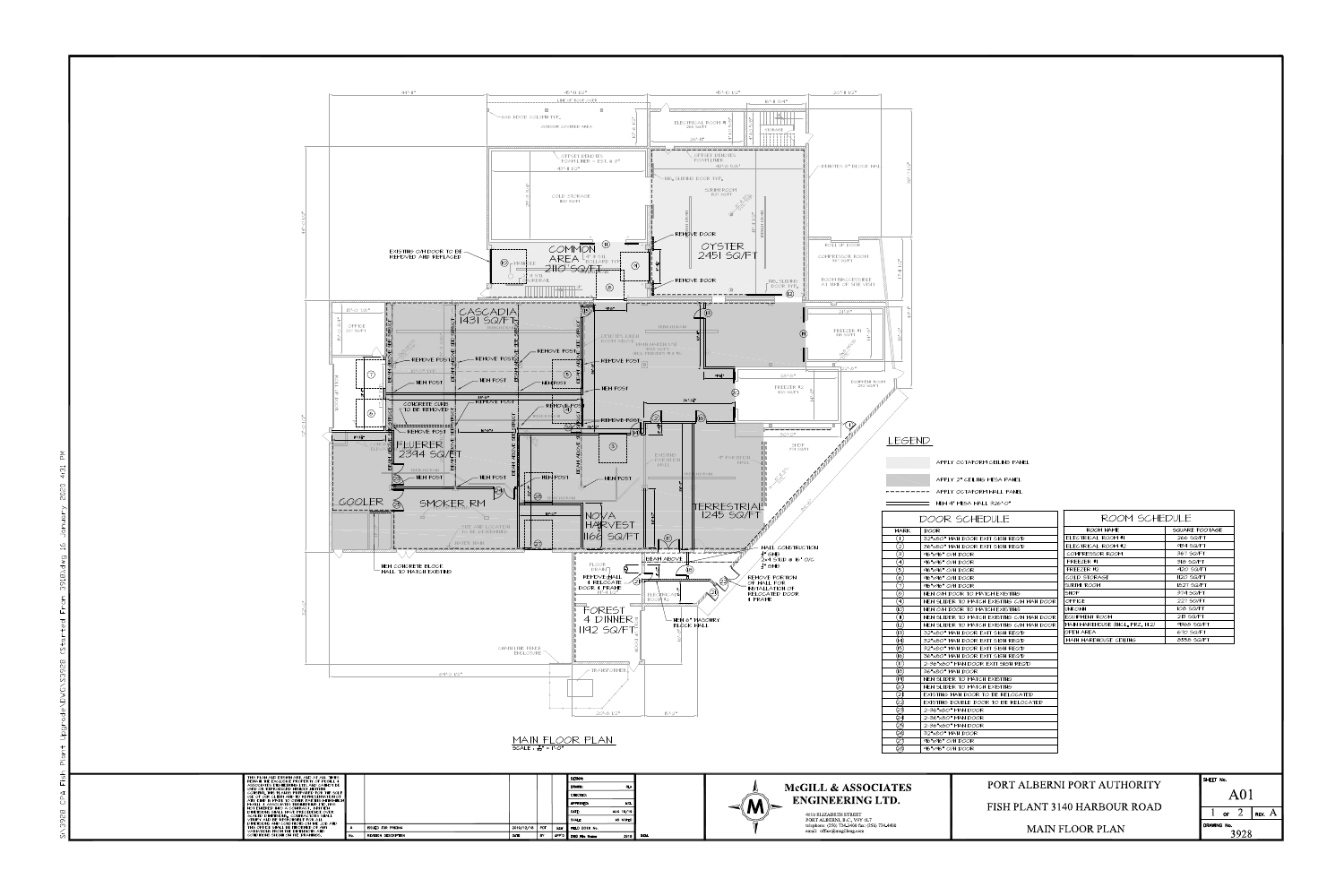

|                               |    |            | i design:<br><b>RLA</b><br>DRAWN:                                       |           | <b>McGILL &amp; ASSOCIATES</b>                                                                        |  |
|-------------------------------|----|------------|-------------------------------------------------------------------------|-----------|-------------------------------------------------------------------------------------------------------|--|
|                               |    |            | <b>CHECKED:</b><br><b>MCL</b><br><b>APPROVED:</b><br>AUG 19/19<br>DATE: |           | <b>ENGINEERING LTD.</b>                                                                               |  |
|                               |    |            | AS NOTED<br>SCALE:                                                      |           | 4610 ELIZABETH STREET<br>PORT ALBERNI, B.C., V9Y 6L7<br>telephone: (250) 724-3400 fax: (250) 724-4400 |  |
| 2019/12/18 PDT<br><b>DATE</b> | BY | <b>BAW</b> | FIELD BOOK No.<br>$APP'D$ nwc $File$ Name                               | 3028 SEAL | email: office@mcgilleng.com                                                                           |  |

| ROOM SCHEDULE         |                |  |  |  |  |  |
|-----------------------|----------------|--|--|--|--|--|
| ROOM NAME             | SQUARE FOOTAGE |  |  |  |  |  |
| OFFICE #1             | 424 SQ/FT      |  |  |  |  |  |
| OFFICE #2             | 98 SQ/FT       |  |  |  |  |  |
| OFFICE #3             | 132 SQ/FT      |  |  |  |  |  |
| OFFICE #4             | 121 SQ/FT      |  |  |  |  |  |
| BAADER TECH           | 446 SQ/FT      |  |  |  |  |  |
| HALLWAY               | 594 SQ/FT      |  |  |  |  |  |
| <b>HYDRAULIC ROOM</b> | 172 SQ/FT      |  |  |  |  |  |
| STORAGE ROOM          | 85 SQ/FT       |  |  |  |  |  |
| LOCKER ROOM           | 318 SQ/FT      |  |  |  |  |  |
| LUNCH ROOM            | 291 SQ/FT      |  |  |  |  |  |
| HALLWAY WASHROOM      | 409 SQ/FT      |  |  |  |  |  |

| PORT ALBERNI PORT AUTHORITY  | SHEET No.   |     |  |      |  |
|------------------------------|-------------|-----|--|------|--|
|                              | A()         |     |  |      |  |
| FISH PLANT 3140 HARBOUR ROAD |             | OF. |  | REV. |  |
| <b>SECOND FLOOR PLAN</b>     | DRAWING No. |     |  |      |  |